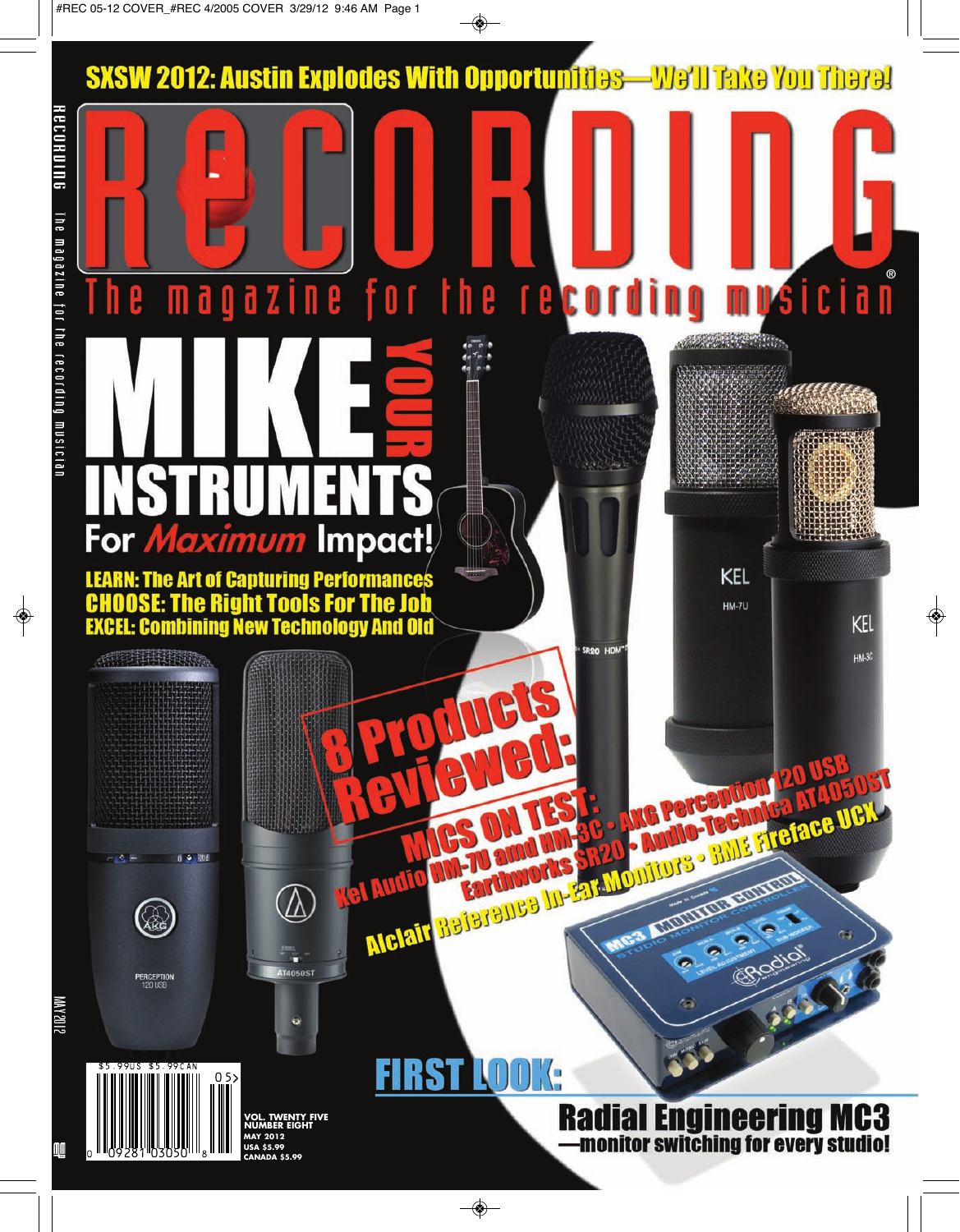### **B Y M I K E M E T L A Y**



of clever little boxes that solve dozens of studio problems, should eventually address the question of easy-to-use, great-sounding monitor control that anyone can afford to install in even the smallest studio arrangement. The MC3 is a passive monitor controller and headphone amp that hits all the key issues and then some; we got one of the first ones in the USA and put it through its paces.

### **What's under the hood?**

Built into a typically Radial-tough steel chassis that could be used to prop up a building, the MC3 is a hybrid active/passive device that offers monitor switching, headphone amplification and distribution, mono summing, and subwoofer support.

When I say "hybrid active/passive" I mean that there *is* active circuitry in the MC3, which is why it needs an external power supply, but that said active circuitry appears in only two parts of the box: the headphone amp (which naturally needs active circuitry, being an amplifier) and the

## Radial Engineering MC3 Passive Monitor Switcher Now every studio can have practical, excellent-sounding monitor control

In these pages, we spend a lot of time talking about how you have to use multiple sets of monitors to check your mixes if at all possible. You want to be able to switch back and forth between full-range studio monitors and one or more sets of "check monitors" with different audio characteristics, including if possible a mono check speaker like the DIY model we discussed in our April 2012 issue.

If possible, the levels of the speakers should be adjusted so they all hit your ears with the same SPL at the sweet spot, so you're not fooled into thinking your mix sounds better on one or the other set of speakers because it's slightly louder. And in addition to your speakers, headphones can be invaluable for homing in on tiny details and imperfections.

Comparative listening on multiple speakers at reliably matched levels and then on headphones—that's the key to making your mixes sound their best. But while you're futzing around with your speaker connections, there are other things that could be handy for even a small listening environment.

Phone ringing? Someone popped into the control room to ask you a question? It'd be nice to mute or dim (reduce) the speaker volume for a moment or three, without messing up your volume levels when you bring them back up. What if you want to check your mix with a subwoofer? It'd be great to send a mono signal (properly summed) to a sub without messing up your conventional speaker routings. Did you hear something on headphones that you want your talent or the producer to hear for themselves? It'd be great to feed more than one set of headphones at a time... or even send a signal to a headphone distribution amplifier so the whole band can listen in.

The device that makes all of this possible in the modern studio is the monitor controller. And there are some really big, fancy ones out there that we've reviewed in the past, with stuff like a built-in talkback circuit, or active bass management, or surround capability, or any one of a number of other specialty features—but they tend to be big devices with a big desktop presence (or a big remote controller) and price tags to match. Not outrageous for a medium- to large-sized studio, but enough for users of small setups to sigh and say, "That's just too much box for my little rig"... and go on messing with subgroup outputs feeding multiple speakers, mismatched levels, no easy way to mute or dim in a hurry...

It should be no big surprise that Radial Engineering, those devilishly clever Canadians with a habit of inventing dozens subwoofer feed (which is buffered so that switching in the sub doesn't load the speakers being listened to). The monitor switching, dim, and mono summing circuits are all completely passive so as to minimize or eliminate any audio effect on your listening chain. This yields an impressive –108 dBu noise floor.

### **How does it work?**

The rear panel has  $1/4$ " TRS jacks for balanced inputs and two sets of balanced outputs, A and B. There are also a Sub Out (an unbalanced  $1/4$ " TS jack) and a stereo  $1/4$ " Aux Out, which is simply an extra output from the headphone amplifier. The front panel has buttons for Dim, Mono, and Sub, a large Master level pot, Monitor Select A and B buttons with LEDs, and the headphone amp's On button, with three  $1/4$ " TRS stereo outputs in parallel, two  $1/4$ " and one 1 /8" mini. Note that the Master pot is a passive control; it can't set your signal any louder than what you feed the MC3.

The MC3 also has a number of recessed controls activated or tweaked with a screwdriver; these are settings that you'll need to get your rig working properly but won't want to mess with while using the MC3—in fact, that you don't want anyone else messing with either!

Each monitor output has its own top-panel

Excerpted from the May edition of Recording Magazine 2012<br>©2012 Music Maker Publications, Inc. Reprinted with permission.<br>5408 Idylwild Trail, Boulder, CO•80301 Tel: (303) 516-9118 Fax: (303) 516-9119<br>For Subscription Info